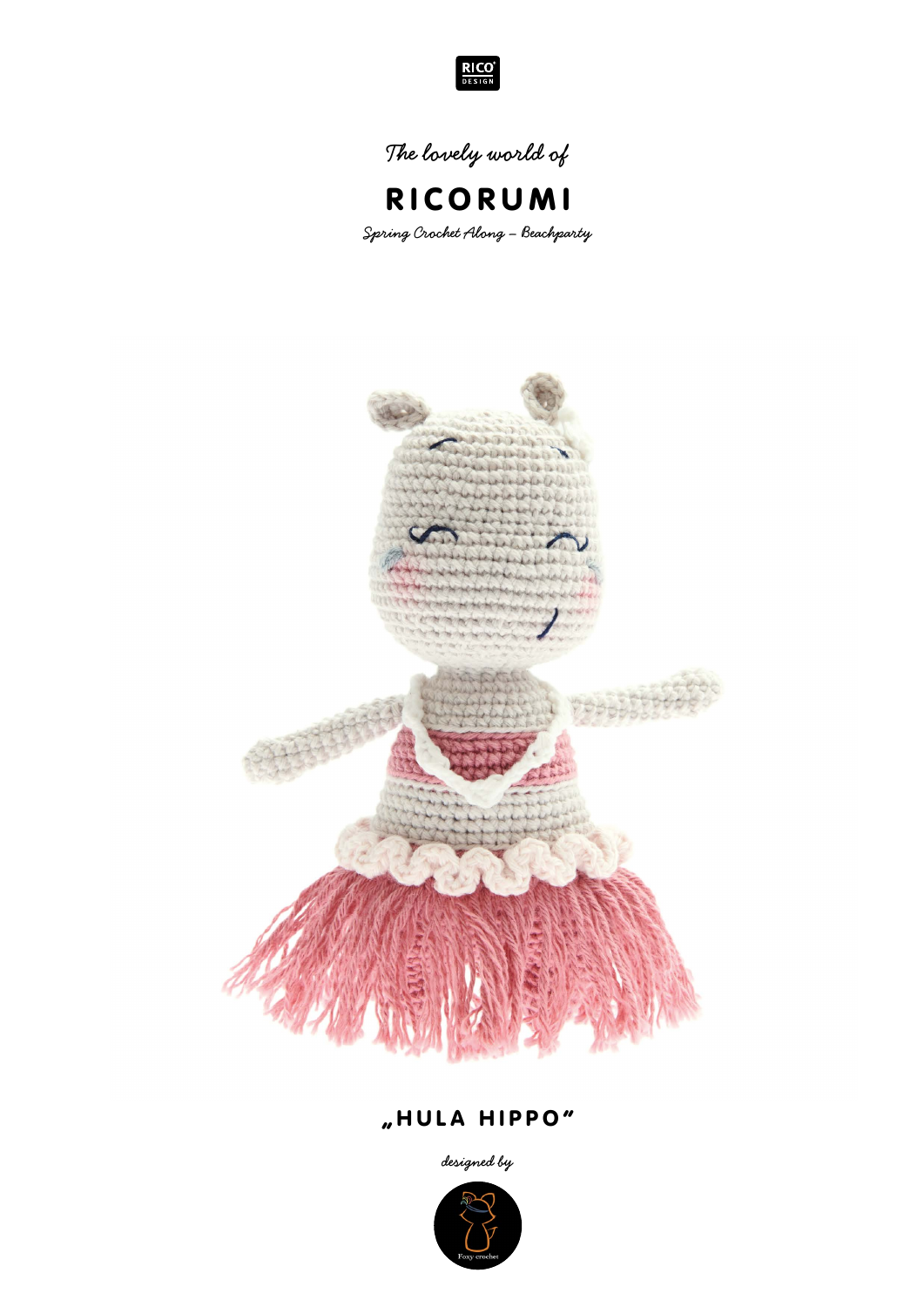

# MEASUREMENT

Approx. 15 cm

# TOOLS AND MATERIALS

Ricorumi dk Shade 001 (white) small amount Shade 007 (pastel pink) 25 g Shade 058 (silver grey) 25 g Shade 071 (sand) 25 g Shade 074 (aqua) small amount Black embroidery thread Rico embroidery needle Rico hook 2.5 mm Rico stitch markers Rico synthetic stuffing

To make the hippo in pink outfit: Replace silver grey with light grey. Replace sand with smokey rose.

## **TENSION**

28 sts and 30 rows = 10 x 10 cm

## HEAD AND BODY

Rnd 1: In silver grey working into magic ring, 7 dc. Rnd 2: [2 dc into next st] 7 times. 14 sts. Rnd 3: [1 dc, 2 dc into next st] 7 times. 21 sts. Rnd 4: [1 dc, 2 dc into next st, dc] 7 times. 28 sts. Rnd 5: [3 dc, 2 dc into next st] 7 times. 35 sts. Rnd 6: [2 dc, 2 dc into next st, 2 dc] 7 times. 42 sts. Rnds 7 – 8: 42 dc. Rnd 9: [5 dc, 2 dc into next st] 7 times. 49 sts. Rnds 10 – 11: 49 dc. Rnd 12: 3 dc, dec2tog, [5 dc, dec2tog] 6 times, 2 dc. 42 sts. Rnd 13: 42 dc. Rnd 14: 11 dc, [2 dc into next st, 2 dc] 7 times, 10 dc. 49 sts. Mark the 24th st with a thread as the centre of face. Rnd 15: 49 dc. Rnd 16: [3 dc, 2 dc into next st, 3 dc] 7 times. 56 sts. Rnds 17 – 19: 56 sts. Rnd 20: 10 dc, dec2tog, 5 dc, 2 dec2tog, 5 dc, dec2tog, 5dc, 2 dec2tog, 5 dc, dec2tog, 10 dc, dec2tog. 48 sts. Rnd 21: 48 dc. Rnd 22: [2 dc, dec2tog, 2 dc] 8 times. 40 sts. Rnd 23: [3 dc, dec2tog] 8 times. 32 sts. Start stuffing very firmly. Rnd 24: [1 dc, dec2tog, dc] 8 times. 24 sts. Rnd 25: [1 dc, dec2tog] 8 times. 16 sts. Rnd 26: FLO, 16 dc. Rnd 27: [1 dc, 2 dc into next st] 8 times. 24 sts. Rnd 28: [3 dc, 2 dc into next st] 6 times. 30 sts. Rnd 29: 30 dc. Rnd 30: [2 dc, 2 dc into next st, 2 dc] 6 times.

Rnd 31: 36 sts.

36 sts.

Rnd 32: In sand, BLO Dc, 35 sl st. 36 sts. Rnd 33: BLO, [5 dc, 2 dc into next st] 6 times. 42 sts.

# **Spring Crochet Along – Beachparty** "HULA HIPPO"

Rnds 34 – 35: 42 dc. Rnd 36: In silver grey, BLO Dc, 41 Sl st. 42 sts. Rnd 37: BLO 42 dc. Rnds 38 – 39: 42 dc. Rnd 40: [6 dc, 2 dc into next st] 6 times. 48 sts. Rnd 41: In sand, BLO Dc, 47 Sl st. 48 sts. Rnds  $42 - 43$ : BLO 48 dc. Rnd 44: BLO, [7 dc, 2 dc into next st] 6 times. 54 sts. Rnds 45 – 46: 54 dc. Rnd 47: [7dc, dec2tog] 6 times. 48 sts. Rnds 48 – 49: 48 dc. Rnd 50: [3 dc, dec2tog, 3 dc] 6 times. 42 sts. Rnd 51: [5dc, dec2tog] 6 times. 36 sts.

Mark the middle 3 sts of the front and 3 sts of the back with stitch markers. Leave 15 sts on the left and 15 sts on the right to make two legs. Crochet to the st just before the marked middle back sts, then join with the front of body. Make sure there are 15 sts in this round, leave the other sts unworked to make the left leg later. Fill with stuffing as you go.

## RIGHT LEG

Rnds 52 – 54: 15 dc. Rnd 55: [1 dc, dec2tog] 5 times. 10 sts. Rnd 56: 5 dec2tog. 5 sts. Cut and thread yarn in a needle. Weave thread through front loops of remaining sts, pull tight to close and weave in end.

# LEFT LEG

Join with a slipknot at the back, 3 sts away from the right leg. Repeat rnd 52 – 56 of right leg. Sew with silver grey yarn using whip sts to close the gap between legs.

#### GRASS SKIRT

Rnd 1: In sand, cut 48 strands of yarn 11 – 12 cm long (around twice the length from rnd 42 to feet). In the front lps of rnd 43 of body (last round of front loops), insert hook from bottom toward head, pull through the middle of a yarn strand, wrap the two ends around hook, then pull through to create a knot and the ends should point down to the feet. Rnd 2: In pastel pink, join yarn with a slipknot in front lps of rnd 42, work 3 htr in each st until end of round. Fasten off break yarn and weave in end. Use scissors, cut to level rnd 1 of skirt. Use yarn needle, separate yarn plies to make the skirt fluffy.

## ARM (MAKE 2)

Rnd 1: In silver grey, working into magic ring, 6 dc. Rnd 2: [2 dc into next st, 2 dc] 2 times. 8 sts. Rnd 3: [2 dc into next st, 3 dc] 2 times. 10 sts. Rnd 4: 10 dc. Rnd 5: [dec2tog, 3 dc] 2 times. 8 sts. Rnds 6 – 14: 8 dc. Fasten off and break yarn, leaving a long tail for sewing. Sew arms to body 3 or 4 rounds below neck.

# EAR (MAKE 2)

Rnd 1: In silver grey, working into magic ring, 7 dc. Rnd 2: 2 dc into next st, dc, 2 dc into next st, 2 htr into next st, 2 dc into next st, dc, 2 dc into next st (12).

Fasten off and break yarn, leaving a long tail for

sewing. Sew ears between round 4 & 5 of head.

## FLOWER NECKLACE

Crochet tightly. In white [ch 5, htr in the 2nd st from hook] 8 times, ch 2. Fasten off and break yarn, leaving a long tail for sewing. Sew the necklace to body.

## FLOWER

In white, work [1 dc, chain 3] 5 times into a magic ring. 1 sl st into first st. Tighten the ring. Fasten off and break yarn, leaving a tail for sewing. Sew flower below one ear.

#### TO MAKE UP

Use black thread, embroider the eyes between rnd 13 and 14 of head, 5 or 6 sts apart. Embroider the eyebrows 6 rnds above eyes, 2 sts wide. Embroider the mouth 4 rnds below eyes and 2 sts long. Use aqua, embroider the nostrils one rnd below eyes, 2 sts long. Apply pink blush to the cheeks.

#### ABBREVIATIONS (UK TERMINOLOGY)

Ch – chain Dc – double crochet  $F \cap F$  – Front loop only BLO – Back loop only Rnd – Round Sl st - Slip stitch St(s) – stitch(es) Htr – Half treble crochet Use Cross stitch to crochet (X-stitch) throughout this patte